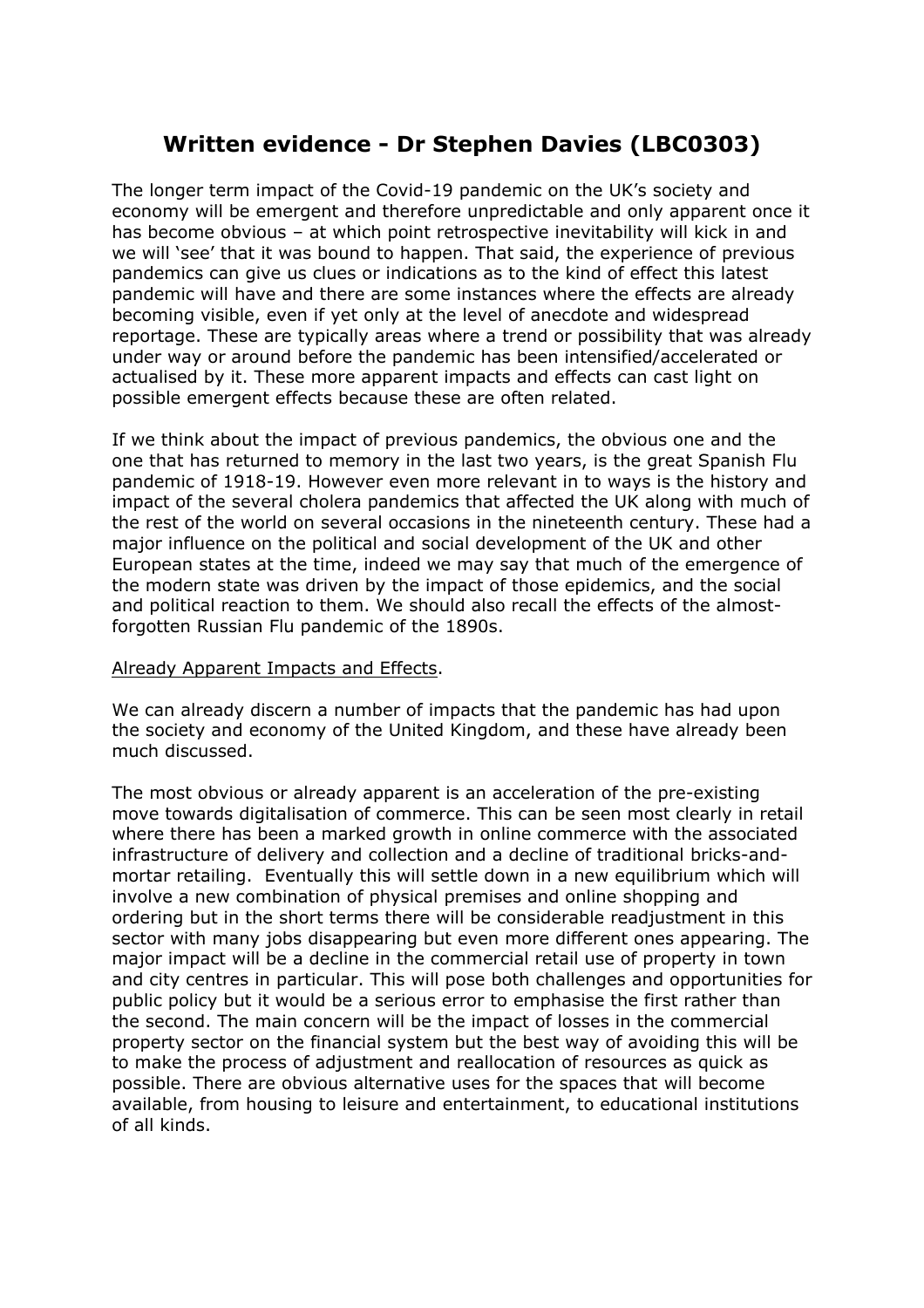Retail is the most visible area of change in this way but there are others, notably broadcasting and entertainment, where the pandemic has clearly accelerated or consolidated the move towards streaming services as the primary platforms for content delivery. This can be clearly seen in the figures for subscriptions to services such as Netflix. This will have major long term implications for the entire creative sector and for entertainment in general. One major question here will be the degree to which this rapidly expanding market remains open to new entrants as opposed to being oligopolistic and dominated by a small number of players. This also makes the question of the future of the BBC license fee even more pressing and acute, as it is increasingly hard to either justify or enforce this model in a world where most content is accessed via commercial streaming services on a wide range of devices.

Another area that has attracted much attention already is the patten of work and employment. There has been a massive forced movement to home working over the last year, largely involuntary and brought about by lockdowns and other responses to the pandemic. What is not yet clear is how permanent this shift will be. It would seem from anecdotal and other evidence that many office workers in both the public and private sectors do not want to revert to the prepandemic pattern of most time being spent in the office with commutes at either end of the day – what evidence we have suggests that the preferred position for many is some time in a shared workspace at regular intervals but the majority of working time spent at home or close to home – this suggests that one possible outcome is what we may call the 'distributed office'. The Government and some private sector employers are now seeking to compel a return to something closer to the pre-pandemic style of working but all of the evidence we have is that this will face strong resistance from staff. In addition, some private sector employers, particularly in the tech sector, have welcomed these changes and are looking to consolidate them, not least because of the opportunities it implies for reducing fixed costs by saving on office rents as large offices are downsized. This could add to the pressure on the commercial property sector. That said early indications are that demand for office accommodation is actually growing. The probably reflects two things, the reality of many large employers in particular being tied in to long-term leases, and the marked surge in business formation in the last few months which will be increasing demand for business accommodation. We will have a better idea of the implications for commercial property in about 12 to 18 month's time. In the meantime, we can expect a good deal of highly tense negotiations and meetings with HR in many companies as employers and employees try to arrive at a modus vivendi with regard to work patterns.

One reason to expect that this particular conflict will go more in the direction of labour than employers is another already apparent effect of the pandemic which is a shift in the pattern of employment and a movement in the balance of power between capital and labour in favour of the latter. This can be seen in the widespread evidence of tightening in the labour market – this is often ascribed to Brexit and in some sectors that is obviously a contributory factor but it cannot be the primary one since similar tightening can be observed in other countries where, clearly, that is not an issue. Whether this tightening reflects a longlasting shift remains to be seen but the strength and persistence of the phenomenon suggests that it does. One reason for this is the way in which the pandemic has accelerated another already existing trend, which is the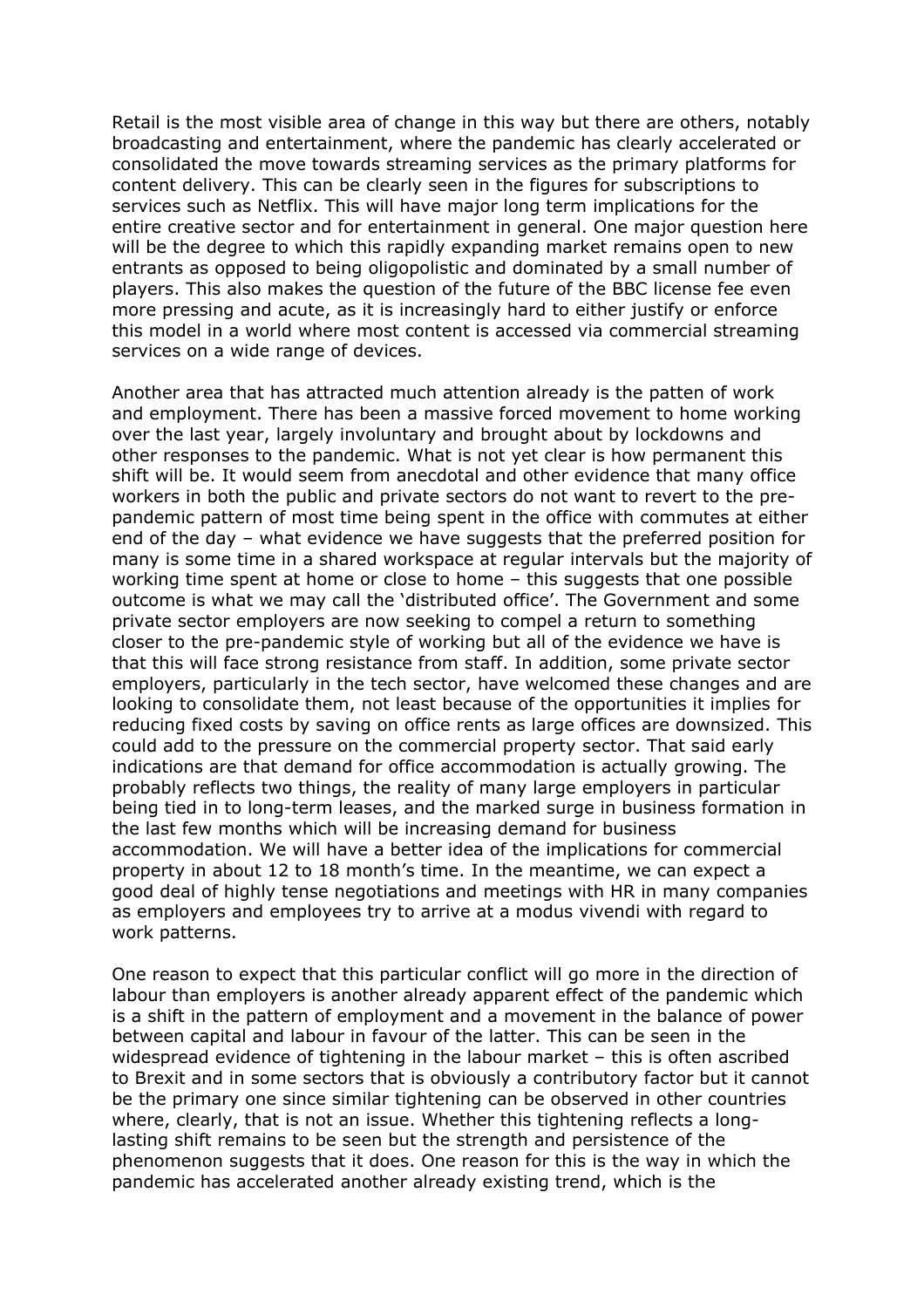movement towards self-employment and the flexible employment relations of the 'gig economy'. This is often seen as working to the disadvantage of workers but from another point of view it actually weakens the power of employers because of the way it enables workers to exercise more choice over what kind of work they do and under what conditions. A key question will be that of how workers in this more flexible labour market can organise (so as to advocate shared interests but also to pool risks and costs and to reduce transactions costs). If they are able to do so (and modern technology makes this much easier) there will be a marked shift in the balance of power, as long as the economy continues to recover and grow.

The final much discussed and already apparent effect, which again looks set to become long-lasting, is a change in residential patterns and the distribution of population. There has been a significant movement from major metropolitan areas, above all London, to rural and semi-rural areas. This clearly fits in with the changes in working patterns even if much of the movement is by people who are retired or on the verge of retirement. One reason why this is likely to be a trend rather than an episode is that in addition to those groups there has also been a clear movement by another demographic, younger married couples with children. This shift has been partly obscured by the 'noise' created by the Chancellor's Stamp Duty holiday but is still clear from the evidence of things such as relative prices. This has important implications for the pattern of life and economic activity both within large built-up areas and in the country as a whole. In the first case we can expect to see a relocation of both residence and much commercial activity from urban centres to peripheral nodes (which may lead to tension over planning decision) while in the larger scene we can expect to see a clear shift away from London and the South East more generally to more rural areas and the North – it is very likely that as one commentator has argued we have passed 'Peak London', though not perhaps 'Peak Manchester, Leeds or Newcastle'.

## Less Obvious and Apparent Long-Term Impacts and Effects.

The visible impacts suggest other possible long-term effects. Many of these are at the level of attitudes and preferences and have yet to manifest themselves in behaviour and concrete choices so what follows is speculative. Here the evidence of history is instructive. In the nineteenth century major epidemics led to a change in attitude and outlook towards things such as the built environment and modes of living which produced a marked contrast with the way these had been in the eighteenth century and the first two decades of the nineteenth. We may expect something like this to happen now, although in many ways the changes we can expect (and in some cases already see the first signs of) are mirror images of the ones we can retrospectively see then. It is important to emphasise that analytically we are speaking here of decisions and changes at the margin as this is how major shifts and changes of any kind always take place.

One important possible shift in attitude and consequent choices is a different valuation of mobility. We may well have seen peak mobility, in terms of the amount of travel and the number of journeys that people undertake as a regular matter. The experience of lockdown seems to have led to a reassessment of the value of travel and mobility with many people much less willing to, for example, undertake long commutes or trips for work related reasons. This may seem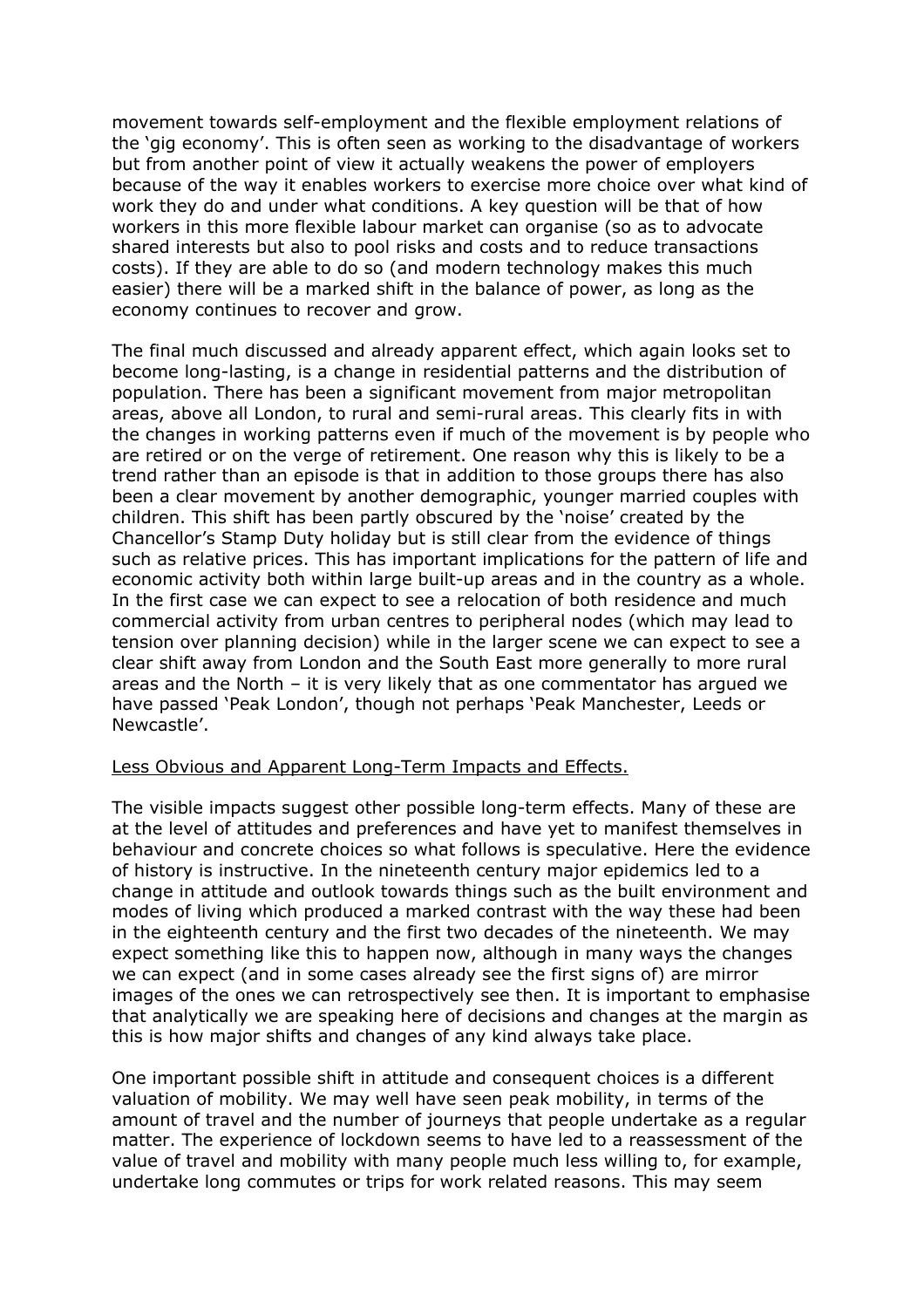paradoxical given that inability to travel was a much-resented consequence of lockdowns as it prevented things such as family visits and holidays but the other side of that was the realisation of how much time was spent previously on what we may call involuntary travel of various kinds. In other words, for many people there was a re-evaluation of the costs and benefits of much travel. At the margin this means less mobility as people make fewer trips than they did before. In addition to less commuting there is also a reduction in things such as shopping trips due to the shift to online shopping.

This is connected to another likely long-term impact of the pandemic, which is its persistent impact on holidays, tourism, and long-distance travel. The reported attitudinal impacts with regard to these are contrasting. On one side many people have missed things like foreign holidays and come to value them even more highly than before, which suggests a large amount of pent-up demand that will find release once controls on international travel are relaxed. The reverse of this however is that others have made a revaluation of the value of foreign trips in the opposite direction with a rise in the value given to domestic holidays and a downgrading of foreign ones, given the cost and inconvenience of air travel. This is likely to become more pronounced because of persistent controls of some kinds on travel which will add to the subjective cost of air travel. The major impact however is likely to be in longer distance commercial travel where many firms have realised that they had been paying an unnecessary cost in terms of business air travel. We can expect a permanent fall in travel of this kind and this will have important implications for long-haul scheduled airlines, given the centrality of business passengers to their profits and business model. The same will be true for parts of sectors such as hotels and hospitality that cater mainly for business travellers.

The changes we can already observe in things like attitudes to and choices about patterns of work are indicative of more profound shifts in sentiment that the pandemic has crystallised. In simple terms we may say that many people have realised fully how they do not like or welcome the kind of work they have been doing or the way it is organised. This is one of the reasons for tightening in some parts of the labour market as people leave jobs they do not like or refuse to continue doing them unless the compensation is increased. At a basic level for many people there has been a shift in what economists, misleadingly, call the work to leisure trade-off. This term is misleading because for the majority the trade-off is not between paid work and leisure but between paid work and other kinds of productive activity. The indications are that for many people, at the margin there is now a higher valuation placed upon the other kinds of activity as compared to the value of the money income gained from work. Obviously, for many the pressures of things such as housing and food costs mean that the income gained from paid work will still be valued more highly but for the large part of the population where that is not the case there will be movement in the direction of looking for different kinds of work or reducing the share of time dedicated to paid work. If this does become established, we will see a slow but sustained decline in labour market participation, in the employment rate. This should not come as a surprise since the level of employment is now at a record, and almost certainly unsustainable, high. The most likely driving force for a transformation of this kind is a reduction in women's employment levels (it is the sustained rise in their participation since the 1970s that has driven the secular rise in employment) which would reflect a shift to the other kinds of work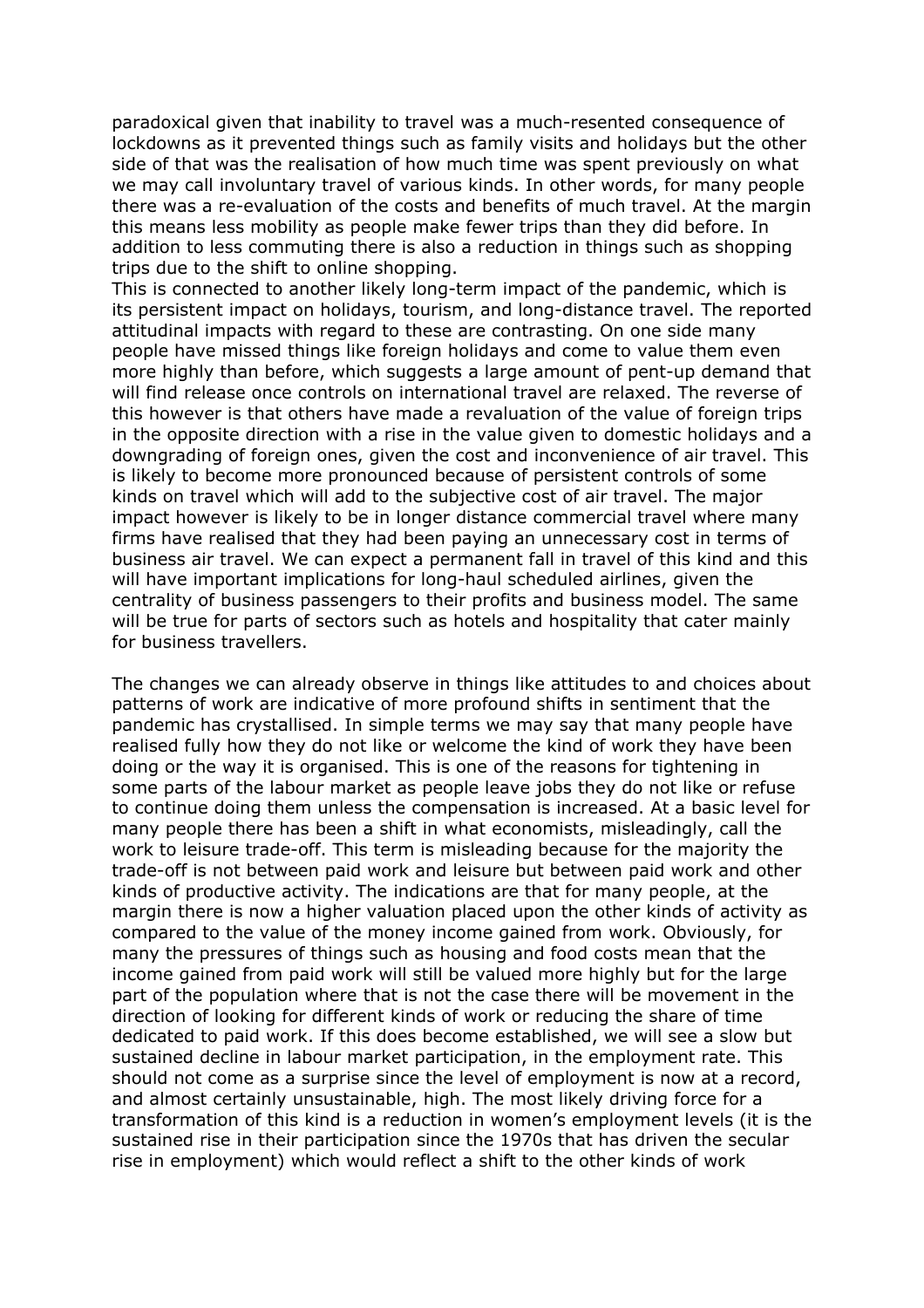alluded to earlier, because of a change in the relative valuation of them in cases where this is feasible.

The pandemic has had a major and largely negative effect on family life and in particular the experience of young children. It is this that almost certainly lies behind the attitudinal and behavioural shifts that I anticipate and identify in the previous two paragraphs. Many familial relationships have not survived the stress of the lockdowns and restrictions but the more profound response seems to have been a revaluation of the importance of connections and stable relationships. This again would be a strengthening of a pre-existing trend in this regard among the young (the under 30s in this case). Some expect there to be a persistent impact on the outlooks and attitudes of those who have experienced the pandemic as young children but it is impossible to guess what form that will take if it does happen. What we can be more confident about is the kind of impact it will have on adults, particularly parents, who will have come out of this with a stronger appreciation for the value of familial and other personal ties.

One area where the has been speculation about possible long-term effects is that of education, particularly Higher Education. This is something I have written about myself nearly a year ago and the points I made then remain valid in my view. (See [https://iea.org.uk/films/how-covid-burst-the-university-bubble/\)](https://iea.org.uk/films/how-covid-burst-the-university-bubble/). The current model of university funding has been put under tremendous strain by the pandemic, not least through the absence of overseas students and other factors, such as the policy of the Chinese Government, mean this is unlikely to be fully reversed. At the same time the response of universities to the pandemic has been to move much of their teaching online and a number of institutions such as Manchester have moved to make this permanent, at least for the lecture format of teaching. This is not necessarily undesirable as it allows more focus on the other modes of teaching such as the seminar, lab work, and tutorials but it will mean even more hostility to tuition fees (on the ground that the students are now getting less for the same amount of money). More fundamentally, it reveals a division between most students, and staff over what the purpose and nature of Higher education is or should be. My strong opinion is that the pandemic has brought to a head something that had been building up for some time, which is a crisis in the nature and purpose of university education given its now dominant purpose (for most students and parents) of acting as a certification process that controls access to high-status and high paid employment. The pandemic has not only increased the already severe financial pressure on higher education institutions but has also intensified the growing sentiment of many that it is not a worthwhile investment of time and money for many (given what the commonly perceived point of the exercise is).

At the same time the pandemic has led to a significant change in the way education delivery is understood at both higher and secondary level. Once again this has a contradictory or paradoxical quality. On one side, there is a renewed appreciation of the value and importance of face-to-face contact but on the other a new awareness of how remote learning and on-line delivery can make education more widely available at lower cost. The outcome will be that over the next decade people will look to change the practice of education so as to preserve the new insights gained from the experience of the lockdowns while keeping the valuable aspects of personal contact. The outcome, barring obstruction by regulators, will be a spate of educational innovation, not least in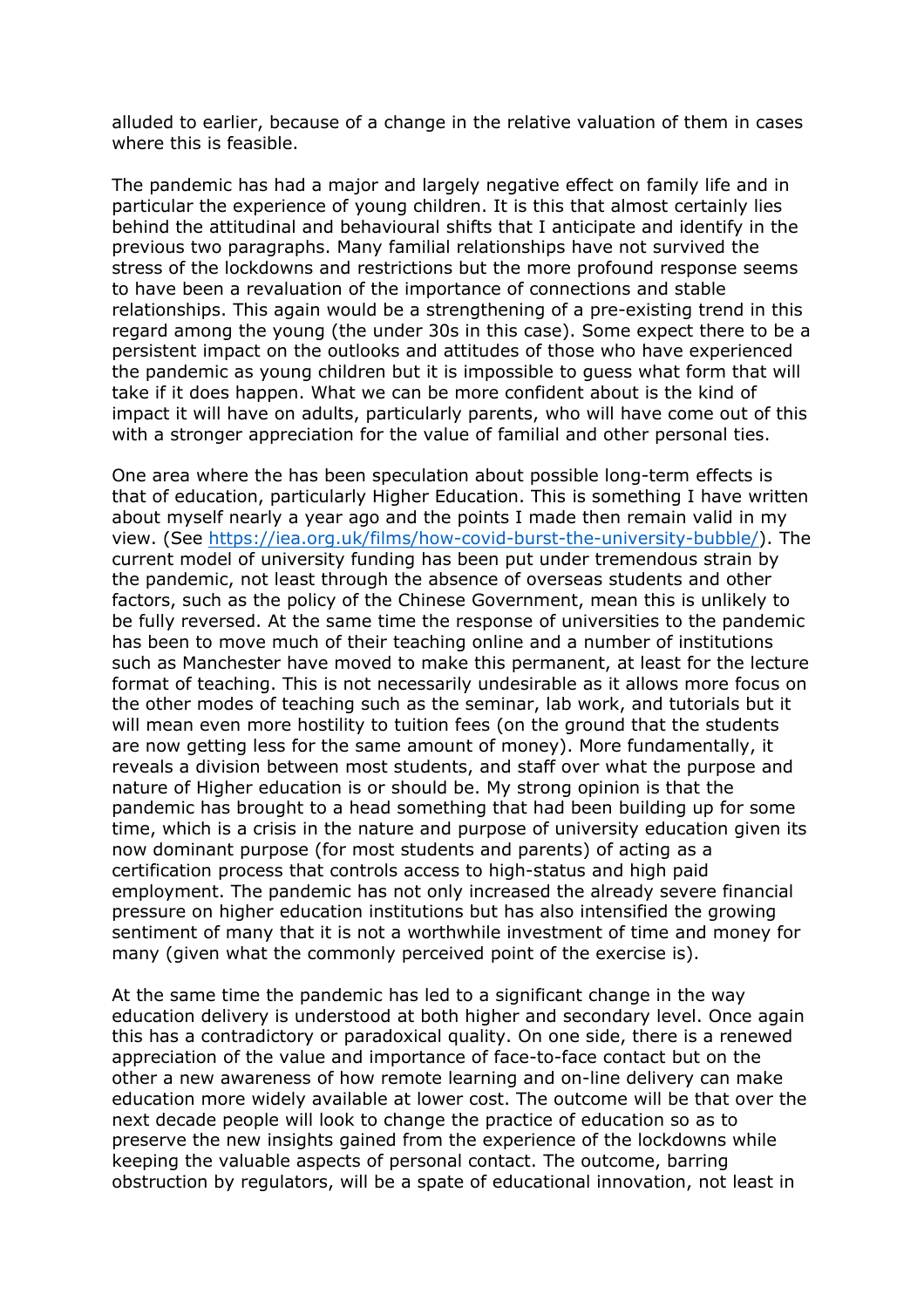both delivery and educational institutional organisation. This is another instance of a process that would otherwise have taken much longer being accelerated by the stress of the pandemic.

Another area of public policy where can expect the pandemic to have a significant impact over the longer term is in the area of welfare policy and (for obvious reasons) health policy. History is very suggestive here, as nineteenth century smallpox epidemics and the reaction to them played a major part in the development of a truly national health policy (initially through the creation of a national vaccination service) and the repeated cholera pandemics led not only to developments in public health policy but also important innovations in Poor Law practice, particularly in the urban Unions. There was also an impact on civil society provision in these areas as the major epidemics gave a stronger impetus to the development of medical insurance and more extensive provision of welfare services, by friendly societies. It was also one of the important forces behind the rise of systematic and organised charitable work in the shape of the Charity Organisation Society and its provincial counterparts. What the present pandemic has done is to highlight the weaknesses of the present system, which have not been successfully addressed by the introduction of Universal Credit, and it has made the problems of that part of the system even more obvious and will do so even more as the Treasury looks to reverse the emergency measures taken. The pandemic has opened up the political space for a major debate on the nature and purpose of the existing welfare system and around possible alternatives to it and we can expect there to be a vocal debate in the next few years. What that will result in is unpredictable but it is vanishingly unlikely that the existing system will survive this experience and the next few years unchanged. (See [https://iea.org.uk/films/why-our-current-welfare-system-wont](https://iea.org.uk/films/why-our-current-welfare-system-wont-survive-covid-19/)[survive-covid-19/\)](https://iea.org.uk/films/why-our-current-welfare-system-wont-survive-covid-19/).

A final area of public policy where a long-term shift precipitated by the pandemic will become clear soon is monetary policy. The crisis has led governments in many countries to effectively adopt the policy recommendations of Modern Monetary Theory. No central bank or finance ministry is prepared to openly admit this but the reality of it is clear to most observers and the temptation for politicians to openly advocate the continuation of these emergency policies once conditions return to something like normal will be irresistible. What we do not know is how a switch to so-called functional finance would work out and in particular we do not know if it will as many fear lead to a period of inflation or stagflation. It may be that the risk of inflation is overstated and functional finance will become the new orthodoxy for states with their own money or it may be that it does have that result, in which case the question of what to do about the enormous quantities of money and debt created since the later 1990s will become pressing. In either case however it is not likely that the monetary order we have had since 1971 will survive much longer so we can say that the pandemic, coming after the financial crisis of 2008 has triggered the ending of the second monetary system that the world has had since the Second World War.

Speculative Big-Picture Impacts and Consequences for British politics and Society.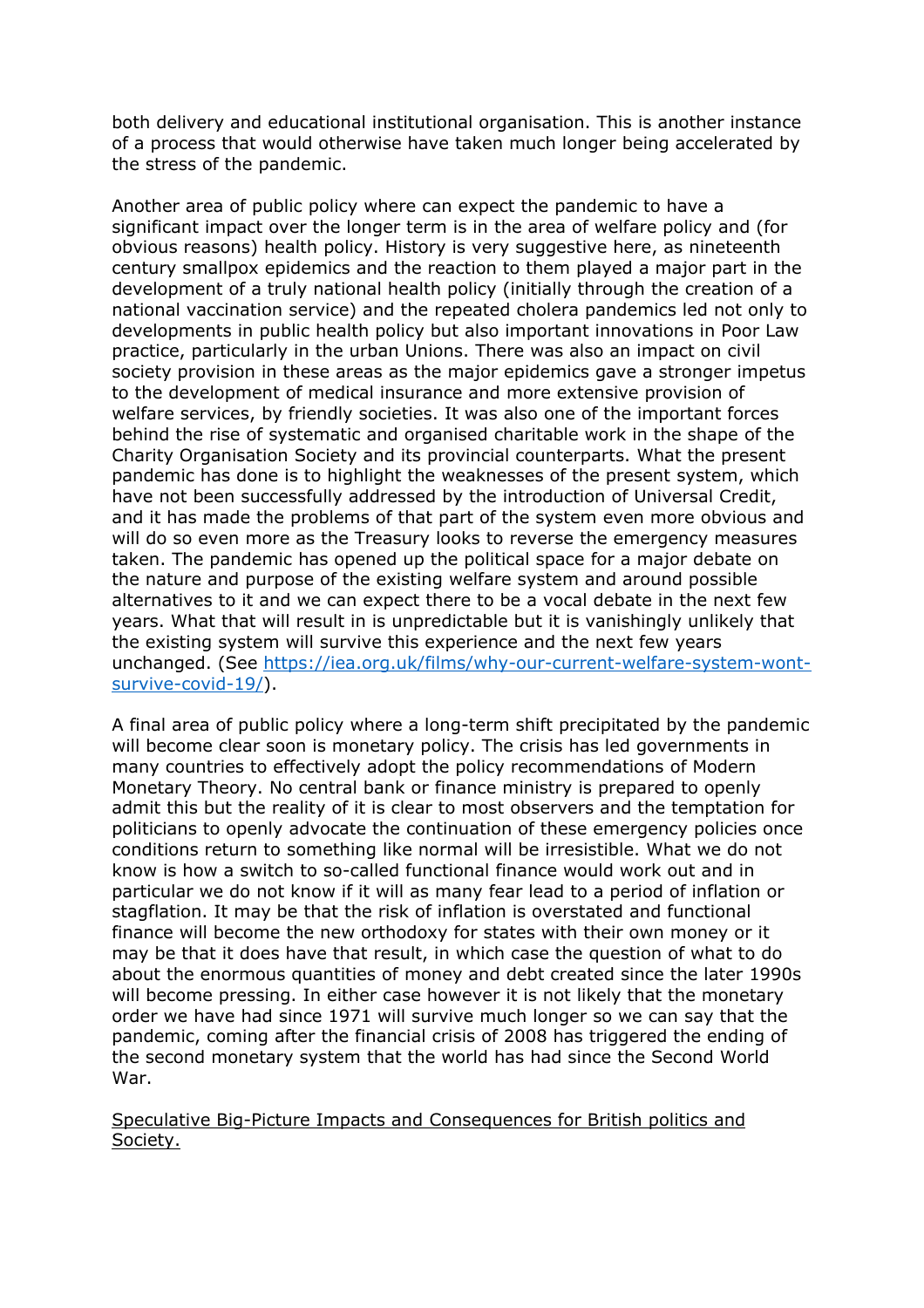The evidence of history and early intimations suggest there will be three (similar observations can be made about other countries).

Firstly, a rediscovery of the importance of state or government action when dealing with large inevitably collective challenges (in this case due to the importance of externalities and collective action problems) and of the importance of state competence and capacity. One of the most striking features of the pandemic has been the importance of government competence and capacity as compared to ideology and even policy – it appears that the key question is not what policy was followed but whether it was done well while there is no correlation between the ideology of governments and their performance. This goes along with a rediscovery of the importance of collective action. The two are not the same since collective action is not always or even most often government action. One of the striking features of the pandemic has been the importance of spontaneous and localised community action – this again is an intensification of a trend that was apparent before the virus appeared on the scene. Much of this is firmly and explicitly non-political or even in some sense anti-political. On historical precent we may predict that over the next few decades there will be a reconstruction of many of the institutions of the state and governance, just as there was after the nineteenth century pandemics (as well as other events such as the Crimean War). The precise form this takes will be determined by political contestation but I am personally confident that the British state will look very different in terms of its institutional structure in thirty years' time and the pandemic will be seen retrospectively as the inspiration or trigger for much of this. The contrast will be with the period since 1964 when despite much shuffling and rearranging and renaming the basic structure of the state has remained stable.

Secondly, a paradoxical psychological and cultural response on the part of many people. We can observe this after all previous pandemics or indeed major epidemics. One response to become much more serious minded and focussed with a greater emphasis at both a personal and collective level on discipline and rule following. The other and opposite response is a move to focus on hedonism and the short-term or immediate. We can see both of these in many countries in the aftermath of the Spanish Flu pandemic and the Great War and also in the years before that conflict, as a response to the Russian Flu pandemic of the 1890s. The two things, which often coexist in the same person, find expression in modes of living and behaviour and in culture and artistic expression. There is no reason to think that this pandemic will be any different.

Thirdly, the sudden (or apparently sudden) rediscovery of the importance of tradition and stability and a corresponding downplaying of the importance and value of novelty. This can take a number of forms, depending on local conditions. One, which we can see early intimations of, is a revival of religious feeling and belief. Another is a more self-aware assertion of the importance of continuity and tradition. This is often seen as being conservative or even Conservative or as being conventionally right wing but historically that is not the case to put it mildly. This shift in sensibility is what lies behind or finds expression through the changes of behaviour that are described earlier. The arguments will tend to be over what form this kind of changed sensibility will take.